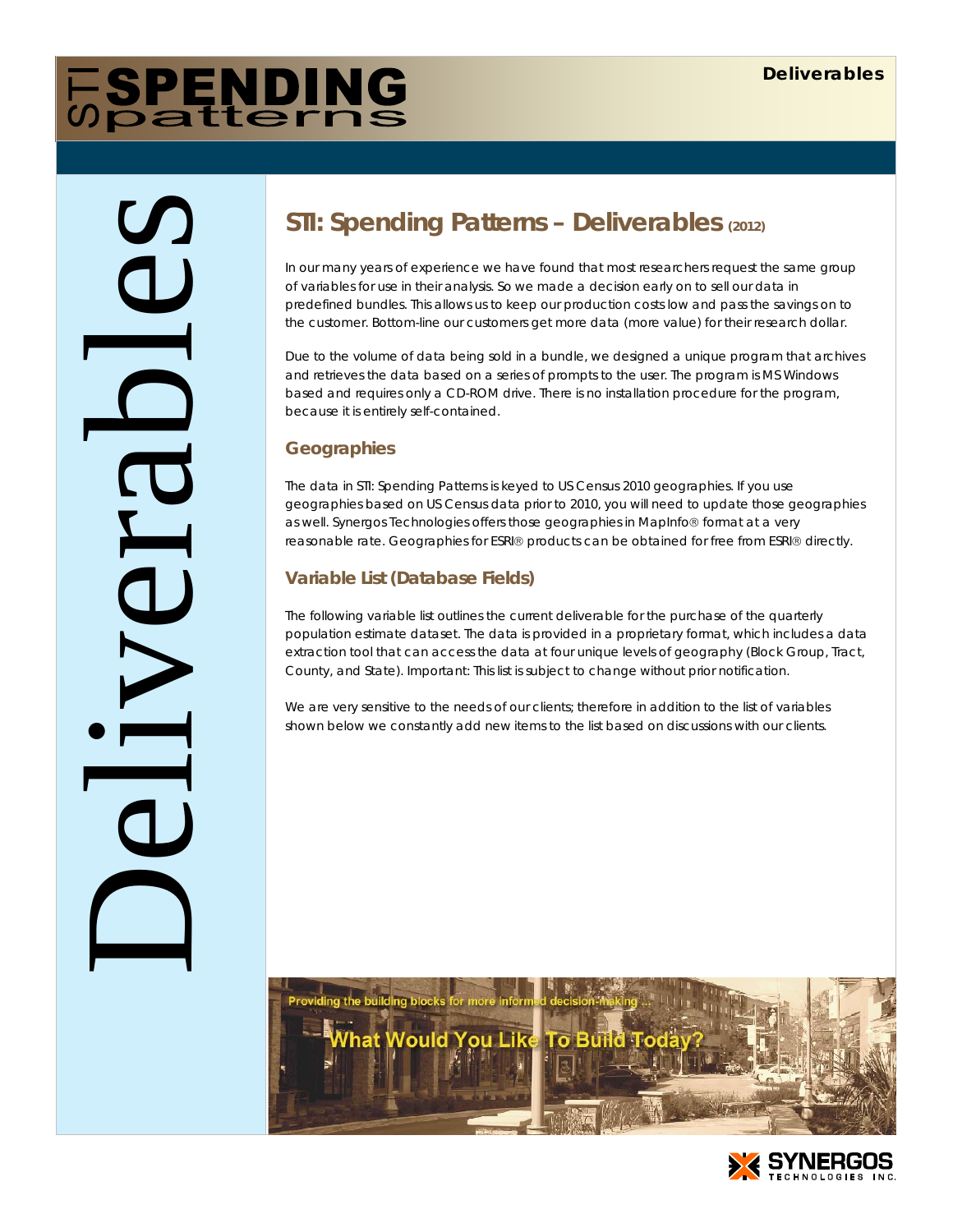#### **Category/ Description dBase Field Name**

|                                 | <b>Weekly Per Capita Expenditures</b>              |                    |
|---------------------------------|----------------------------------------------------|--------------------|
|                                 | Persons Living in Households                       |                    |
|                                 | Average weekly expenditures                        | X000000            |
|                                 | Food                                               | XA00000            |
|                                 | Food at home                                       | XA10000            |
|                                 | Cereals and bakery products                        | XA11000            |
|                                 | Cereals and cereal products                        | XA11100            |
|                                 | Flour                                              | XA11110            |
|                                 | Prepared flour mixes                               | XA11120            |
|                                 | Ready-to-eat and cooked cereals                    | XA11130            |
|                                 | Rice                                               | XA11140            |
|                                 | Pasta, cornmeal and other cereal products          | XA11150            |
|                                 | <b>Bakery products</b>                             | XA11200            |
|                                 | Bread                                              | XA11210            |
|                                 | White bread                                        | XA11211            |
|                                 | Bread, other than white                            | XA11212            |
|                                 | Cookies and crackers                               | XA11220            |
|                                 | Cookies                                            | XA11221            |
|                                 | Crackers                                           | XA11222            |
|                                 | Frozen and refrigerated bakery products            | XA11230<br>XA11240 |
|                                 | Other bakery products<br><b>Biscuits and rolls</b> | XA11241            |
|                                 | Cakes and cupcakes                                 | XA11242            |
|                                 | Bread and cracker products                         | XA11243            |
|                                 | Sweetrolls, coffee cakes, doughnuts                | XA11244            |
|                                 | Pies, tarts, turnovers                             | XA11245            |
|                                 | Meats, poultry, fish, and eggs                     | XA12000            |
|                                 | Beef                                               | XA12100            |
|                                 | Ground beef                                        | XA12110            |
|                                 | Roast                                              | XA12120            |
|                                 | Chuck roast                                        | XA12121            |
|                                 | Round roast                                        | XA12122            |
|                                 | Other roast                                        | XA12123            |
|                                 | Steak                                              | XA12130            |
|                                 | Round steak                                        | XA12131            |
|                                 | Sirloin steak                                      | XA12132            |
|                                 | Other steak                                        | XA12133            |
|                                 | Other beef                                         | XA12140            |
|                                 | Pork                                               | XA12200            |
|                                 | Bacon                                              | XA12210            |
|                                 | Pork chops                                         | XA12220            |
|                                 | Ham                                                | XA12230            |
|                                 | Ham, not canned                                    | XA12231<br>XA12240 |
|                                 | Sausage<br>Other pork                              | XA12250            |
|                                 | Other meats                                        | XA12300            |
|                                 | Frankfurters                                       | XA12310            |
|                                 | Lunch meats (cold cuts)                            | XA12320            |
|                                 | Bologna, liverwurst, salami                        | XA12321            |
|                                 | Other lunchmeats                                   | XA12322            |
|                                 | Lamb, organ meats and others                       | XA12330            |
| <b>Visit Our Web Site:</b>      | Lamb and organ meats                               | XA12331            |
|                                 | Poultry                                            | XA12400            |
|                                 | Fresh and frozen chickens                          | XA12410            |
| www.popstats.com                | Fresh and frozen whole chicken                     | XA12411            |
|                                 | Fresh and frozen chicken parts                     | XA12412            |
| <b>Contact STI:</b>             | Other poultry                                      | XA12420            |
|                                 | Fish and seafood                                   | XA12500            |
| Lesley Woodring                 | Canned fish and seafood                            | XA12510            |
| <b>Executive Vice President</b> | Fresh fish and shellfish                           | XA12520            |
| (602) 770-9136                  | Frozen fish and shellfish                          | XA12530            |
|                                 | Eggs                                               | XA12600            |
|                                 | Dairy products                                     | XA17000            |
|                                 |                                                    |                    |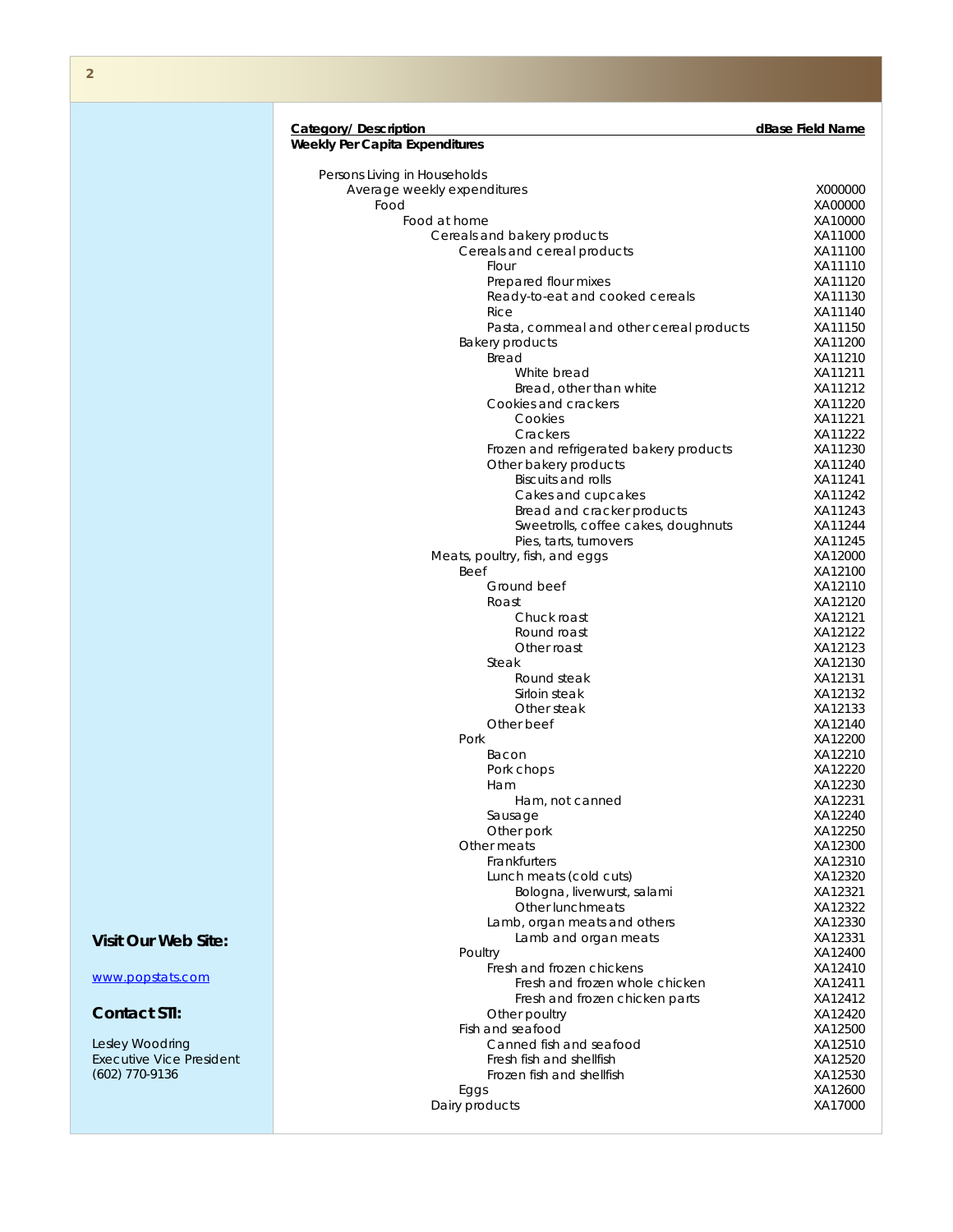| Fresh milk and cream                                           | XA17100            |
|----------------------------------------------------------------|--------------------|
| Fresh milk, all types                                          | XA17110            |
| Cream                                                          | XA17120            |
| Other dairy products                                           | XA17200            |
| <b>Butter</b>                                                  | XA17210            |
| Cheese                                                         | XA17220            |
| Ice cream and related products<br>Miscellaneous dairy products | XA17230<br>XA17240 |
| Fruits and vegetables                                          | XA18000            |
| Fresh fruits                                                   | XA18100            |
| Apples                                                         | XA18110            |
| Bananas                                                        | XA18120            |
| Oranges                                                        | XA18130            |
| Citrus fruits, excluding oranges                               | XA18140            |
| Other fresh fruits                                             | XA18150            |
| Fresh vegetables                                               | XA18200            |
| Potatoes                                                       | XA18210            |
| Lettuce                                                        | XA18220            |
| Tomatoes                                                       | XA18230            |
| Other fresh vegetables                                         | XA18240            |
| Processed fruits                                               | XA18300            |
| Frozen fruits and fruit juices                                 | XA18310            |
| Frozen orange juice                                            | XA18331            |
| Frozen fruits<br>Frozen fruit juices                           | XA18332<br>XA18333 |
| Canned fruits                                                  | XA18340            |
| Dried fruit                                                    | XA18350            |
| Fresh fruit juice                                              | XA18360            |
| Canned and bottled fruit juice                                 | XA18370            |
| Processed vegetables                                           | XA18400            |
| Frozen vegetables                                              | XA18410            |
| Canned and dried vegetables and juices                         | XA18420            |
| Canned beans                                                   | XA18421            |
| Canned corn                                                    | XA18422            |
| Canned miscellaneous vegetables                                | XA18423            |
| Dried beans                                                    | XA18424            |
| Dried miscellaneous vegetables                                 | XA18425            |
| Fresh and canned vegetable juices                              | XA18426            |
| Other food at home                                             | XA19000            |
| Sugar and other sweets                                         | XA19100            |
| Candy and chewing gum<br>Sugar                                 | XA19110<br>XA19120 |
| Artificial sweeteners                                          | XA19130            |
| Jams, preserves, other sweets                                  | XA19140            |
| Fats and oils                                                  | XA19200            |
| Margarine                                                      | XA19210            |
| Fats and oils                                                  | XA19220            |
| Salad dressings                                                | XA19230            |
| Nondairy cream and imitation milk                              | XA19240            |
| Peanut butter                                                  | XA19250            |
| Miscellaneous foods                                            | XA19300            |
| Frozen prepared foods                                          | XA19310            |
| Frozen meals                                                   | XA19311            |
| Other frozen prepared foods                                    | XA19312            |
| Canned and packaged soups                                      | XA19320            |
| Potato chips, nuts, and other snacks                           | XA19330            |
| Potato chips and other snacks<br><b>Nuts</b>                   | XA19331<br>XA19332 |
| Condiments and seasonings                                      | XA19340            |
| Salt, spices, other seasonings                                 | XA19341            |
| Olives, pickles, relishes                                      | XA19342            |
| Sauces and gravies                                             | XA19343            |
| Baking needs and miscellaneous products                        | XA19344            |
| Other canned and packaged prepared foods                       | XA19350            |
| Prepared salads                                                | XA19351            |
|                                                                |                    |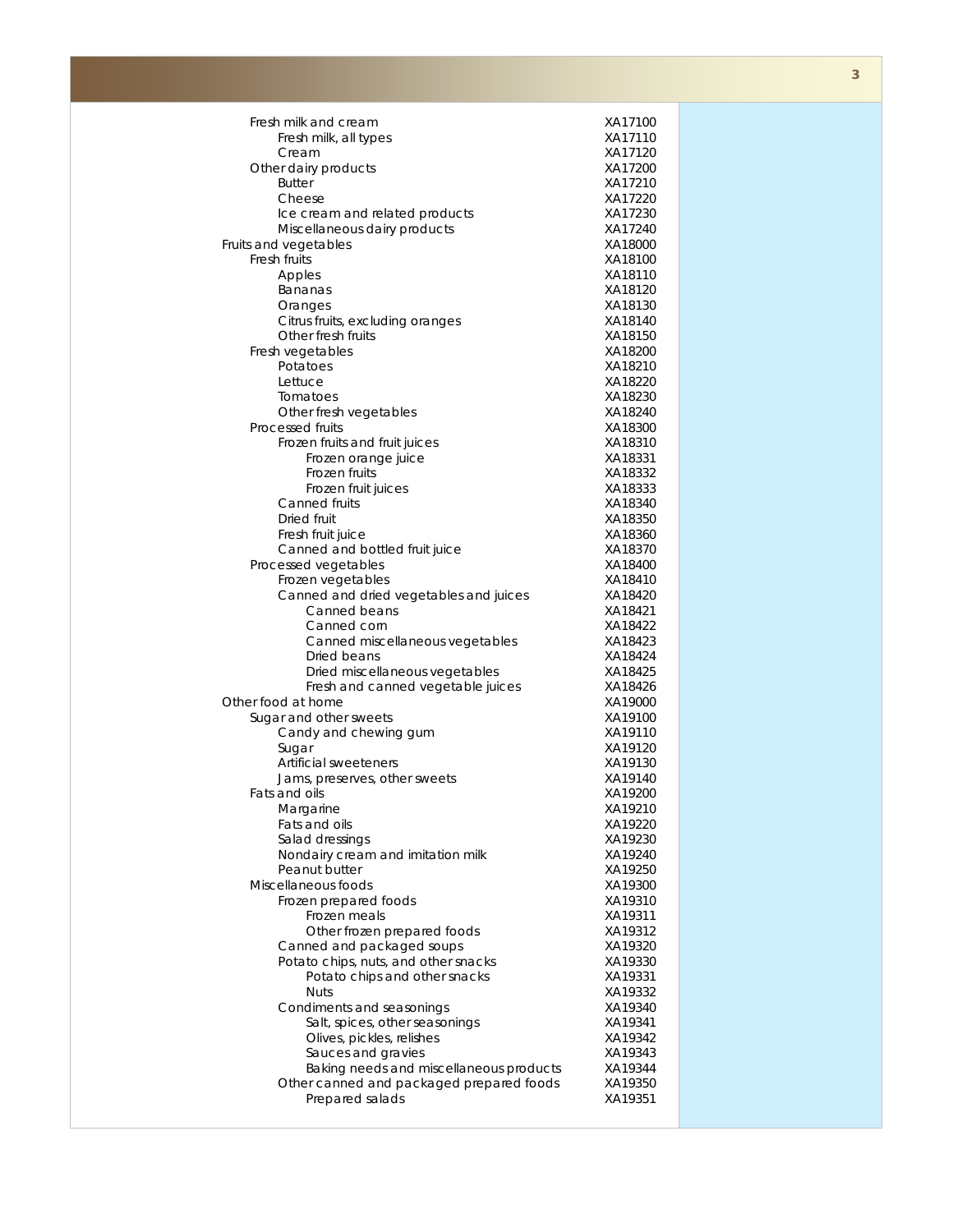| ۳ |  |
|---|--|

| Prepared desserts<br>Baby food                                                     | XA19352            |
|------------------------------------------------------------------------------------|--------------------|
|                                                                                    |                    |
|                                                                                    | XA19353            |
| Miscellaneous prepared foods                                                       | XA19354            |
| Nonalcoholic beverages                                                             | XA19400            |
| Cola                                                                               | XA19410            |
| Other carbonated drinks                                                            | XA19420            |
| Coffee                                                                             | XA19430            |
| Roasted coffee                                                                     | XA19431            |
| Instant and freeze dried coffee                                                    | XA19432            |
| Noncarbonated fruit flavored drinks                                                | XA19440            |
| Tea                                                                                | XA19450<br>XA19460 |
| Other nonalcoholic beverages and ice                                               | XA19461            |
| Other non-carbonated beverages and ice                                             | XA19462            |
| Bottled water/Sports drinks<br>Food prepared by consumer unit on out-of-town trips | XA19500            |
| Food away from home                                                                | XA20000            |
| Meals at restaurants (except on trips)                                             | XA21000            |
| Lunch                                                                              | XA21100            |
| Lunch * see below                                                                  | XA21110            |
| Lunch at full service restaurants                                                  | XA21120            |
| Dinner                                                                             | XA21200            |
| Dinner * see below                                                                 | XA21210            |
| Dinner at full service restaurants                                                 | XA21220            |
| Snacks and nonalcoholic beverages                                                  | XA21300            |
| Snacks & nonalcoholic beverages * see below                                        | XA21310            |
| Snacks & nonalcoholic beverages at FS restaurants                                  | XA21320            |
| Breakfast and brunch                                                               | XA21400            |
| Breakfast and brunch * see below                                                   | XA21410            |
| Breakfast and brunch at full service restaurants                                   | XA21420            |
| * at fast food, take-out, delivery, concession stands,                             |                    |
| buffet and cafeteria (other than employer and                                      |                    |
| school cafeteria)                                                                  |                    |
| Food on out-of-town trips                                                          | XA22000            |
| Specialty Categories (not included in avg. annual expend. above)                   |                    |
| Food/Goods/Beverages at Grocery Stores                                             | XP11000            |
| Food/Nonalcoholic bev. at Grocery Stores (excl. goods)                             | XP12000            |
| Alcoholic beverages                                                                | XB00000            |
| At home                                                                            | XB10000            |
| Beer and ale                                                                       | XB11000            |
| Whiskey                                                                            | XB12000            |
| Wine                                                                               | XB13000            |
| Other alcoholic beverages                                                          | XB14000            |
| Away from home(except on trips)                                                    | XB20000            |
| Beer and ale                                                                       | XB21000            |
| Beer and ale * see below                                                           | XB21100            |
| Beer and ale at full service restaurants                                           | XB21200            |
| Wine                                                                               | XB22000            |
| Wine at full service restaurants                                                   | XB22200            |
| Other alcoholic beverages                                                          | XB23000            |
| Other alcoholic beverages * see below                                              | XB23100            |
| Other alcoholic beverages at full service restaurants                              | XB23200            |
| * at fast food, take-out, delivery, concession stands,                             |                    |
| buffet and cafeteria                                                               |                    |
| Alcoholic beverages purchased on trips                                             | XB24000            |
| Housing                                                                            | XC00000            |
| Shelter                                                                            | XC10000            |
| Owned dwellings                                                                    | XC11000            |
| Maintenance, repairs, insurance, other expenses                                    | XC11300            |
| Homeowners insurance                                                               | XC11310            |
| Ground rent                                                                        | XC11320            |
| Maintenance and repair services                                                    | XC11330            |
| Painting and papering                                                              | XC11331<br>XC11332 |
|                                                                                    |                    |
| Plumbing and water heating                                                         |                    |
| Heat, A/C, electrical work<br>Roofing and gutters                                  | XC11333<br>XC11334 |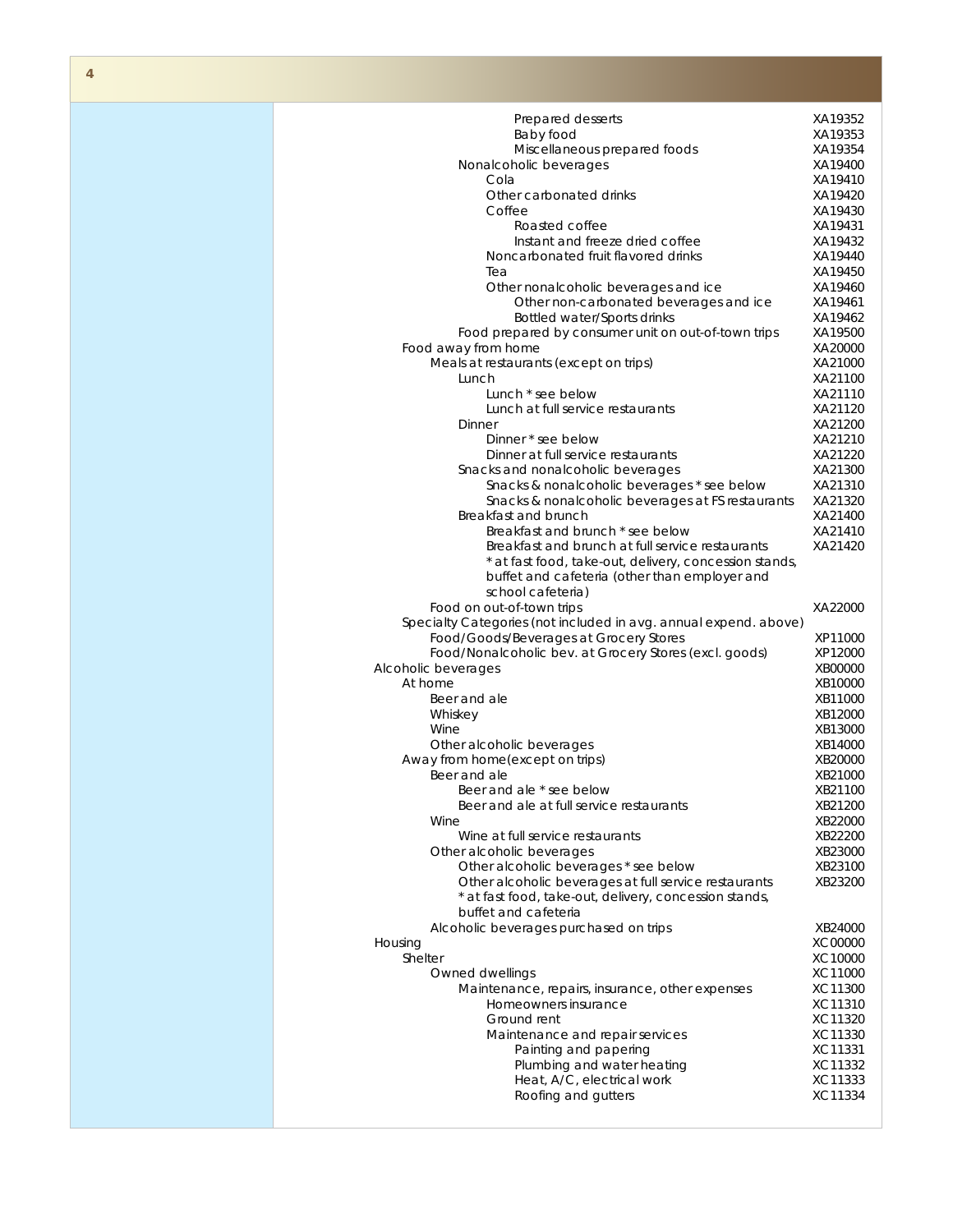| Other repair and maintenance services                              | XC11335            |
|--------------------------------------------------------------------|--------------------|
| Repair and replacement of hard                                     | XC11336            |
| surface flooring                                                   |                    |
| Repair of built-in appliances                                      | XC11337            |
| Maintenance and repair commodities                                 | XC11340            |
| Paints, wallpaper and supplies                                     | XC11341            |
| Tools & equipment for painting & wallpapering                      | XC11342            |
| Plumbing supplies and equipment                                    | XC11343            |
| Electrical supplies, heating                                       | XC11344            |
| & cooling equipment                                                |                    |
| Materials for hard surface flooring, R/R                           | XC11345            |
| Materials and equipment for roof and gutters                       | XC11346            |
| Materials for walls, doors & windows                               | XC11347            |
| Material for insulation, other maint and repair                    | XC11349<br>XC11350 |
| Property management and security<br>Property management            | XC11351            |
| Management and upkeep services for security                        | XC11352            |
| Parking                                                            | XC11360            |
| Lodging on out-of-town trips                                       | XC12000            |
| Utilities, fuels, and public services                              | XC20000            |
| Natural gas                                                        | XC21000            |
| Utility--natural gas (owned home)                                  | XC21100            |
| Electricity                                                        | XC22000            |
| Electricity (owned home)                                           | XC22100            |
| Fuel oil and other fuels                                           | XC23000            |
| Fuel oil                                                           | XC23100            |
| Fuel oil (owned home)                                              | XC23110            |
| Bottled gas                                                        | XC24100            |
| Gas, btld/tank (owned home)                                        | XC24110            |
| Other fuels                                                        | XC25100            |
| Other fuels (owned home)                                           | XC25110            |
| Telephone services                                                 | XC26000            |
| Residential telephone/pay phones                                   | XC26100            |
| Cellular phone service                                             | XC26200            |
| Phone cards                                                        | XC26400<br>XC26500 |
| Voice over IP telephone service<br>Water and other public services | XC27000            |
| Water and sewerage maintenance                                     | XC27100            |
| Water/sewer maint. (owned home)                                    | XC27110            |
| Trash and garbage collection                                       | XC27200            |
| Trash/garb. coll. (owned home)                                     | XC27210            |
| Septic tank cleaning                                               | XC27300            |
| Septic tank clean. (owned home)                                    | XC27310            |
| Household operations                                               | XC30000            |
| Personal services                                                  | XC31000            |
| Babysitting and child care in your own home                        | XC31100            |
| Babysitting and child care in someone else's home                  | XC31200            |
| Day care centers, nursery, and preschools                          | XC31300            |
| Other household expenses                                           | XC32000            |
| Housekeeping services                                              | XC32100            |
| Gardening, lawn care service                                       | XC32200            |
| Water softening service                                            | XC32300            |
| HH laundry / dry cleaning, sent out (nonclothing)                  | XC32400            |
| Coin-operated HH laundry / dry cleaning (nonclothing)              | XC32500<br>XC32600 |
| Service for termite/pest control                                   | XC32700            |
| Home security system service fee<br>Other home services            | XC32800            |
| Termite/pest control products                                      | XC32900            |
| Moving, storage, freight express                                   | XC32A00            |
| Appliance repair, including service center                         | XC32B00            |
| Reupholstering, furniture repair                                   | XC32C00            |
| Repairs/rentals of garden equipment, tools, & other                | XC32D00            |
| Appliance rental                                                   | <b>XC32E00</b>     |
| Repair of computer systems for nonbusiness use                     | <b>XC32F00</b>     |
|                                                                    |                    |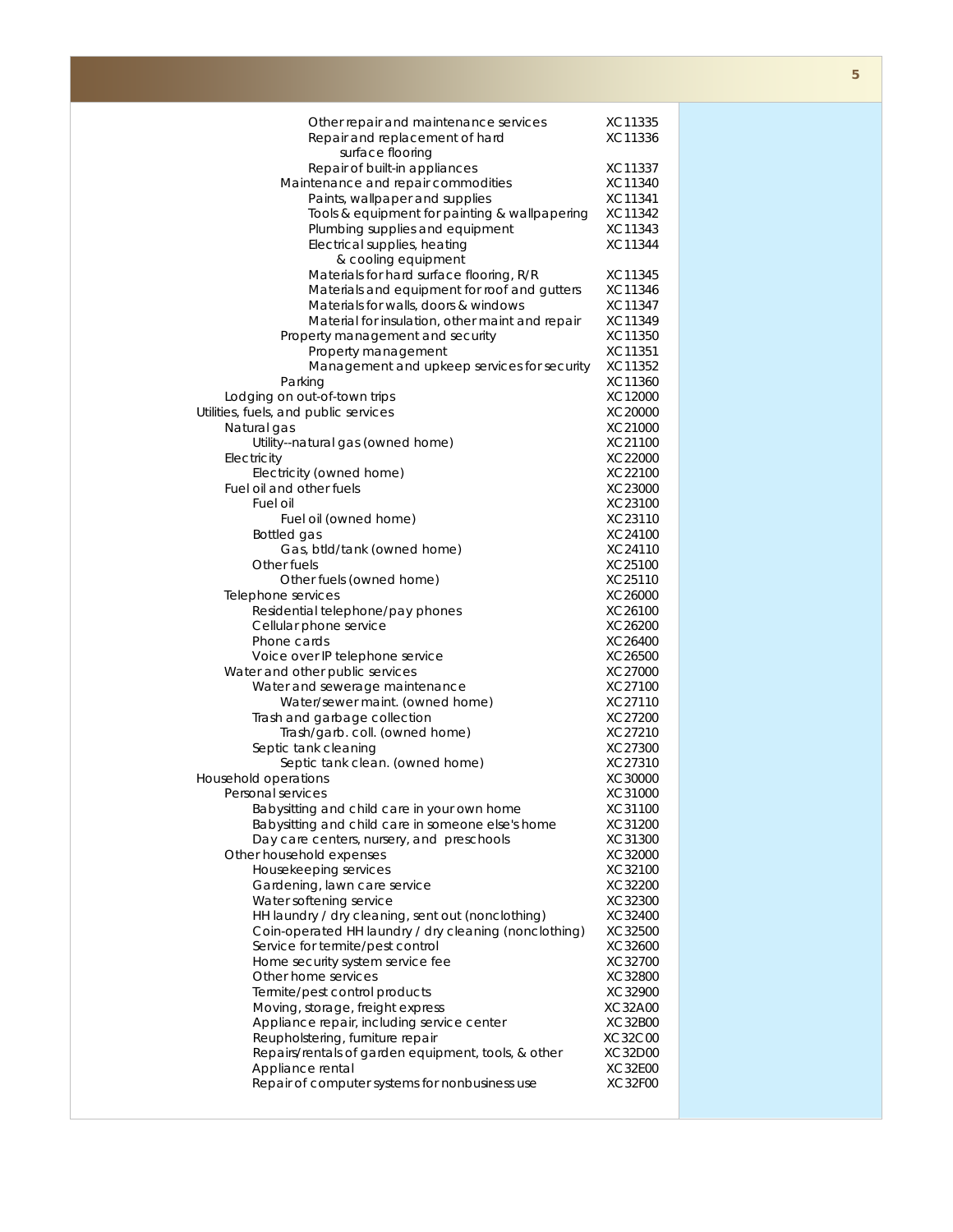| Computer information services                          | XC32G00 |
|--------------------------------------------------------|---------|
| Housekeeping supplies                                  | XC40000 |
| Laundry and cleaning supplies                          | XC41000 |
| Soaps and detergents                                   | XC41100 |
| Other laundry cleaning products                        | XC41200 |
| Other household products                               | XC42000 |
| Cleansing and toilet tissue, paper towels and napkins  | XC42100 |
|                                                        |         |
| Miscellaneous household products                       | XC42200 |
| Lawn and garden supplies                               | XC42300 |
| Postage and stationery                                 | XC43000 |
| Stationery, stationery supplies, giftwraps             | XC43100 |
| Postage                                                | XC43200 |
| Household furnishings and equipment                    | XC50000 |
| <b>Household textiles</b>                              | XC51000 |
| <b>Bathroom linens</b>                                 | XC51100 |
| Bedroom linens                                         | XC51200 |
|                                                        |         |
| Kitchen and dining room linens                         | XC51300 |
| Curtains and draperies                                 | XC51400 |
| Slipcovers, decorative pillows                         | XC51500 |
| Sewing materials for for the home                      | XC51600 |
| Other linens                                           | XC51700 |
| Furniture                                              | XC52000 |
| Mattress and springs                                   | XC52100 |
| Other bedroom furniture                                | XC52200 |
| Sofas                                                  | XC52300 |
|                                                        |         |
| Living room chairs                                     | XC52400 |
| Living room tables                                     | XC52500 |
| Kitchen, dining room furniture                         | XC52600 |
| Infants' furniture                                     | XC52700 |
| Outdoor furniture                                      | XC52800 |
| Wall units, cabinets and other occasional furniture    | XC52900 |
| Floor coverings                                        | XC53000 |
| Wall-to-wall carpet (replacement) (owned home)         | XC53100 |
| Floor coverings, nonpermanent                          | XC53300 |
| Major appliances                                       | XC54000 |
| Dishwashers (built-in), garbage disposals, range hoods |         |
|                                                        | XC54100 |
| Refrigerators, freezers                                | XC54200 |
| Washing machines                                       | XC54300 |
| Clothes dryers                                         | XC54400 |
| Cooking stoves, ovens                                  | XC54500 |
| Microwave ovens                                        | XC54600 |
| Electric floor cleaning equipment                      | XC54900 |
| Sewing machines                                        | XC54A00 |
| Small appliances, miscellaneous housewares             | XC55000 |
|                                                        |         |
| Housewares                                             | XC55100 |
| Plastic dinnerware                                     | XC55110 |
| China and other dinnerware                             | XC55120 |
| Flatware                                               | XC55130 |
| Glassware                                              | XC55140 |
| Other serving pieces                                   | XC55160 |
| Tableware, nonelectric kitchenware                     | XC55170 |
| Nonelectric cookware                                   | XC55180 |
| Small appliances                                       | XC55200 |
|                                                        |         |
| Small electric kitchen appliances                      | XC55210 |
| Portable heating and cooling equipment                 | XC55220 |
| Miscellaneous household equipment                      | XC56000 |
| Window coverings                                       | XC56100 |
| Infants' equipment                                     | XC56200 |
| Laundry and cleaning equipment                         | XC56300 |
| Outdoor equipment                                      | XC56400 |
| Lamps and lighting fixtures                            | XC56600 |
|                                                        |         |
| Telephones and accessories                             | XC56800 |
| Lawn and garden equipment                              | XC56900 |
| Power tools                                            | XC56A00 |
|                                                        |         |
| Other hardware                                         | XC56B00 |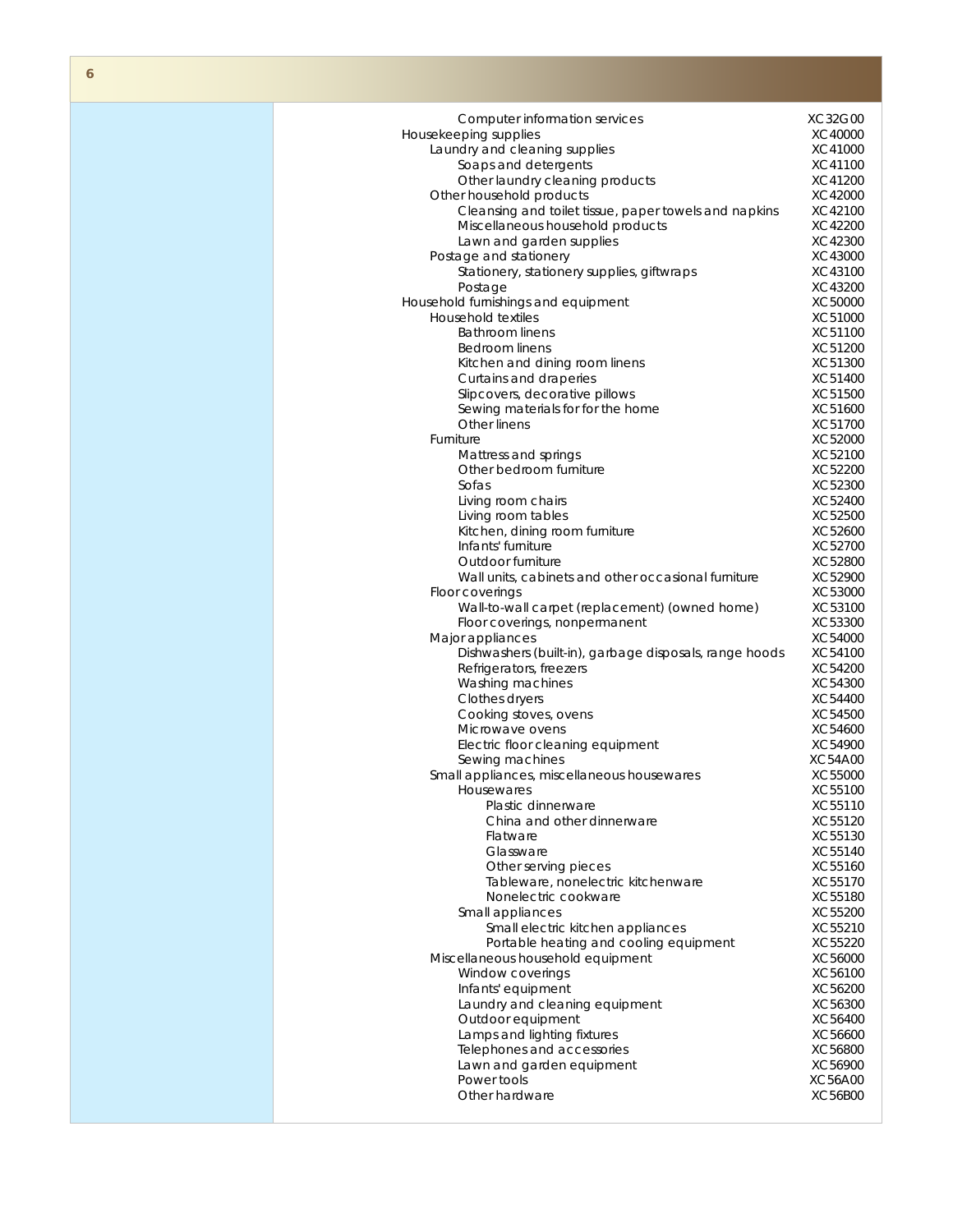|                      | Small miscellaneous furnishings                     | XC56C00        |
|----------------------|-----------------------------------------------------|----------------|
|                      | Hand tools                                          | XC56D00        |
|                      | Indoor plants, fresh flowers                        | XC56E00        |
|                      | Closet and storage items                            | <b>XC56F00</b> |
|                      |                                                     | XC56G00        |
|                      | Miscellaneous household equipment and parts         |                |
|                      | Luggage                                             | XC56H00        |
|                      | Computers and computer hardware nonbusiness use     | XC56I00        |
|                      | Personal Digital Assistants (PDA's)                 | XC56I50        |
|                      | Computer software & accessories for nonbusiness use | XC56J00        |
|                      | Telephone answering devices                         | <b>XC56K00</b> |
|                      | Business equipment for home use                     | XC56M00        |
|                      | Smoke alarms                                        | XC56N00        |
|                      | Other household appliances                          | XC56P00        |
| Apparel and services |                                                     | XD00000        |
|                      |                                                     |                |
| Men and boys         |                                                     | XD10000        |
|                      | Men, 16 and over                                    | XD11000        |
|                      | Men's suits                                         | XD11100        |
|                      | Men's sportcoats, tailored jackets                  | XD11200        |
|                      | Men's coats and jackets                             | XD11300        |
|                      | Men's underwear                                     | XD11400        |
|                      | Men's hosiery                                       | XD11500        |
|                      | Men's nightwear                                     | XD11600        |
|                      | Men's accessories                                   | XD11700        |
|                      |                                                     |                |
|                      | Men's sweaters and vests                            | XD11800        |
|                      | Men's active sportswear                             | XD11900        |
|                      | Men's shirts                                        | XD11A00        |
|                      | Men's uniforms                                      | XD11D00        |
|                      | Men's costumes                                      | XD11E00        |
|                      | Boys, 2 to 15                                       | XD12000        |
|                      | Boys' coats and jackets                             | XD12100        |
|                      | Boys' sweaters                                      | XD12200        |
|                      |                                                     |                |
|                      | Boys' shirts                                        | XD12300        |
|                      | Boys' underwear                                     | XD12400        |
|                      | Boys' nightwear                                     | XD12500        |
|                      | Boys' hosiery                                       | XD12600        |
|                      | Boys' accessories                                   | XD12700        |
|                      | Boys' suits, sportcoats, vests                      | XD12800        |
|                      | Boys' uniforms                                      | XD12B00        |
|                      | Boys' active sportswear                             | XD12C00        |
|                      |                                                     |                |
|                      | Boys' costumes                                      | XD12D00        |
| Women and girls      |                                                     | XD20000        |
|                      | Women, 16 and over                                  | XD21000        |
|                      | Women's coats and jackets                           | XD21100        |
|                      | Women's dresses                                     | XD21200        |
|                      | Women's sportcoats, tailored jackets                | XD21300        |
|                      | Women's vests and sweaters                          | XD21400        |
|                      | Women's shirts, tops, blouses                       | XD21500        |
|                      |                                                     |                |
|                      | Women's skirts                                      | XD21600        |
|                      | Women's active sportswear                           | XD21900        |
|                      | Women's sleepwear                                   | XD21A00        |
|                      | Women's undergarments                               | XD21B00        |
|                      | Women's hosiery                                     | XD21C00        |
|                      | Women's suits                                       | XD21D00        |
|                      | Women's accessories                                 | XD21E00        |
|                      | Women's uniforms                                    | XD21F00        |
|                      |                                                     |                |
|                      | Women's costumes                                    | XD21G00        |
|                      | Girls, 2 to 15                                      | XD22000        |
|                      | Girls' coats and jackets                            | XD22100        |
|                      | Girls' dresses, suits                               | XD22200        |
|                      | Girls' shirts, blouses, sweaters                    | XD22300        |
|                      | Girls' active sportswear                            | XD22600        |
|                      | Girls' underwear and sleepwear                      | XD22700        |
|                      |                                                     |                |
|                      | Girls' hosiery                                      | XD22800        |
|                      | Girls' accessories                                  | XD22900        |
|                      |                                                     |                |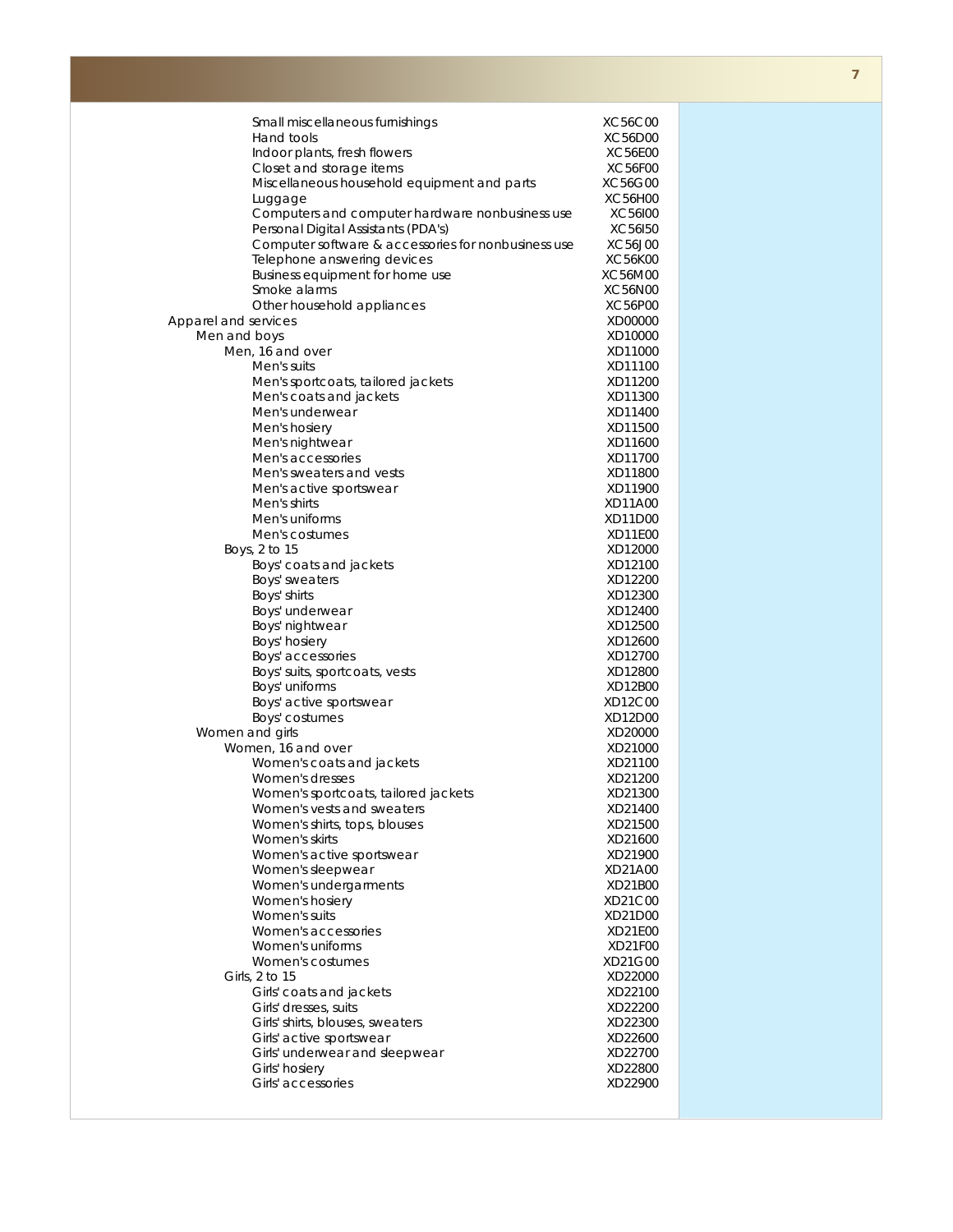| Girls' uniforms                                                                | XD22A00            |
|--------------------------------------------------------------------------------|--------------------|
| Girls' costumes                                                                | XD22B00            |
| Children under 2                                                               | XD30000            |
| Infant coat, jacket, snowsuit                                                  | XD31000            |
| Infant dresses, outerwear                                                      | XD32000            |
| Infant undergarments                                                           | XD33000            |
| Infant nightwear, loungewear                                                   | XD34000            |
| Infant accessories                                                             | XD35000            |
| Footwear                                                                       | XD40000            |
| Men's footwear                                                                 | XD41000            |
| Boys' footwear                                                                 | XD42000            |
| Women's footwear                                                               | XD43000            |
| Girls' footwear                                                                | XD44000            |
| Other apparel products and services                                            | XD50000            |
| Material for making clothes                                                    | XD51000            |
| Sewing patterns and notions                                                    | XD52000            |
| Watches                                                                        | XD53000<br>XD54000 |
| Jewelry<br>Shoe repair and other shoe service                                  | XD55000            |
| Coin-operated apparel laundry and dry cleaning                                 | XD56000            |
| Alteration, repair and tailoring of apparel and accessories                    | XD57000            |
| Clothing rental                                                                | XD58000            |
| Watch and jewelry repair                                                       | XD59000            |
| Apparel laundry and dry cleaning not coin-operated                             | XD5A000            |
| Transportation                                                                 | XE00000            |
| Vehicle purchases (net outlay)                                                 | XE10000            |
| Cars and trucks, new                                                           | XE11000            |
| New cars                                                                       | XE11100            |
| New trucks                                                                     | XE11200            |
| Cars and trucks, used                                                          | XE12000            |
| Used cars                                                                      | XE12100            |
| Used trucks                                                                    | XE12200            |
| Gasoline and motor oil                                                         | XE20000            |
| Gasoline                                                                       | XE21000            |
| Diesel fuel                                                                    | XE22000            |
| Gasoline on out-of-town trips                                                  | XE23000            |
| Motor oil                                                                      | XE24000            |
| Motor oil on out-of-town trips                                                 | XE25000            |
| Other vehicle expenses                                                         | XE30000            |
| Vehicle finance charges<br>Automobile finance charges                          | XE31000<br>XE31100 |
| Truck finance charges                                                          | XE31200            |
| Motorcycle and plane finance charges                                           | XE31300            |
| Other vehicle finance charges                                                  | XE31400            |
| Vehicle maintenance and repairs                                                | XE32000            |
| Coolant, additives, brake, transmission fluids                                 | XE32100            |
| Tires - purchased, replaced, installed                                         | XE32200            |
| Parts, equipment, and accessories                                              | XE32300            |
| Body work and painting                                                         | XE32400            |
| Clutch, transmission repair                                                    | XE32500            |
| Drive shaft and rear-end repair                                                | XE32600            |
| Brake work                                                                     | XE32700            |
| Repair to steering or front-end                                                | XE32800            |
| Repair to engine cooling system                                                | XE32900            |
| Motor tune-up                                                                  | XE32A00            |
| Lube, oil change, and oil filters                                              | XE32B00            |
| Front end alignment, wheel balance and rotation                                | XE32C00            |
| Shock absorber replacement                                                     | XE32D00            |
| Repair tires and other repair work                                             | XE32E00            |
| Exhaust system repair                                                          | XE32F00            |
| Electrical system repair                                                       | XE32G00            |
| Motor repair, replacement                                                      | XE32H00            |
| Vehicle accessories including labor<br>Vehicle audio equipment including labor | XE32100<br>XE32J00 |
| Vehicle air conditioning repair                                                | XE32K00            |
|                                                                                |                    |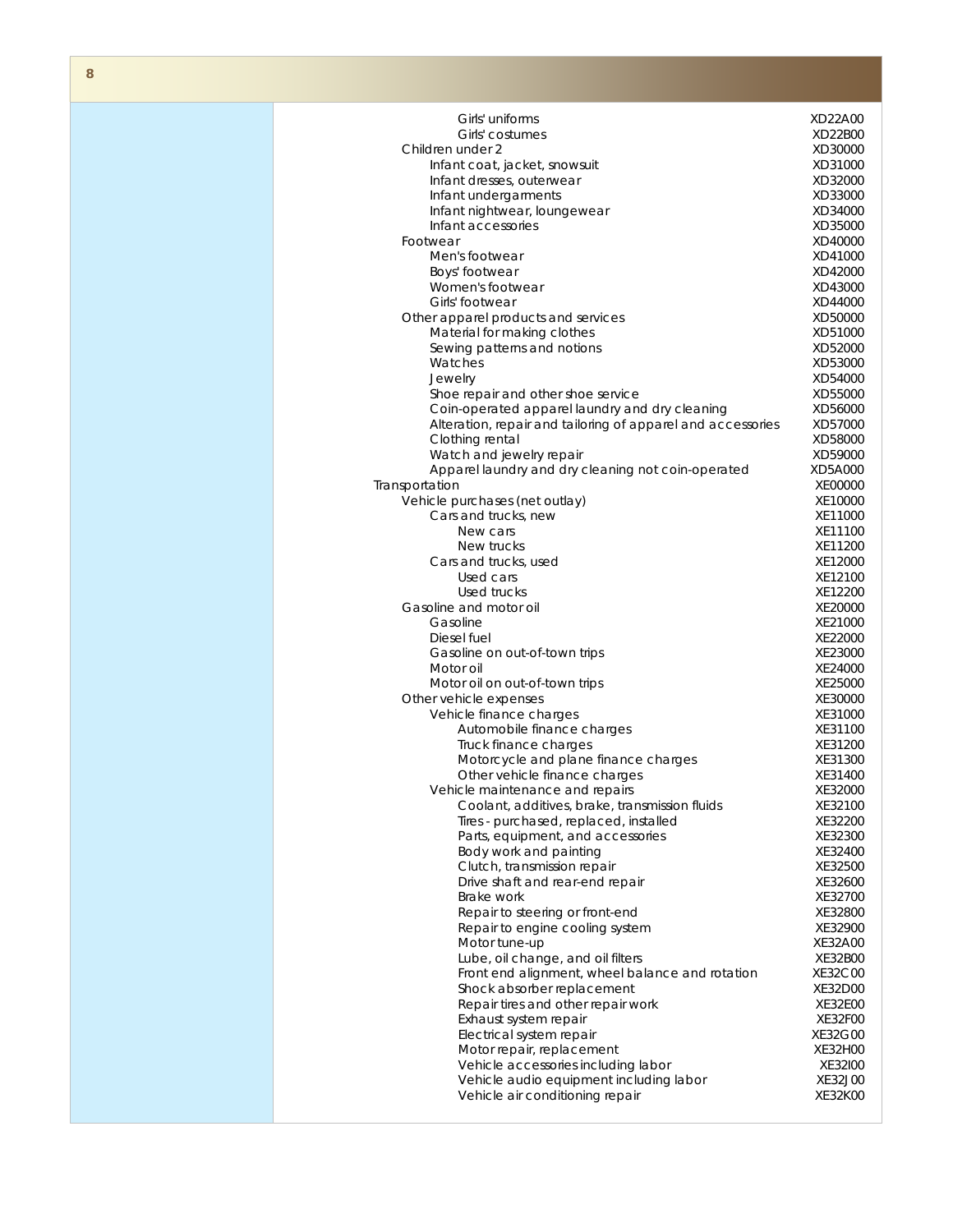| Vehicle insurance                                                               | XE33000            |
|---------------------------------------------------------------------------------|--------------------|
| Vehicle rental, licenses, other charges                                         | XE34000            |
| Leased and rented vehicles                                                      | XE34100            |
| Rented vehicles                                                                 | XE34120            |
| Auto rental                                                                     | XE34121            |
| Auto rental, out-of-town trips                                                  | XE34122            |
| Leased vehicles                                                                 | XE34130            |
| Car lease payments                                                              | XE34131            |
| Truck lease payments                                                            | XE34132            |
| Vehicle registration state/local                                                | XE34150            |
| Drivers' license                                                                | XE34400            |
| Vehicle inspection                                                              | XE34500            |
| Parking fees                                                                    | XE34600            |
| Parking fees in home city, excluding residence                                  | XE34610            |
| Parking fees, out-of-town trips                                                 | XE34620            |
| Tolls                                                                           | XE34700            |
| Tolls on out-of-town trips                                                      | XE34800            |
| Towing charges                                                                  | XE34900            |
| Automobile service clubs                                                        | XE34A00            |
| Public transportation                                                           | XE40000            |
| Airline fares                                                                   | XE41000            |
| Intercity bus fares                                                             | XE42000            |
| Intracity mass transit fares                                                    | XE43000            |
| Local trans. on out-of-town trips                                               | XE44000            |
| Taxi fares and limousine services on trips<br>Taxi fares and limousine services | XE45000            |
|                                                                                 | XE46000            |
| Intercity train fares                                                           | XE47000            |
| Ship fares<br>Health care                                                       | XE48000<br>XF00000 |
| Health insurance                                                                | XF10000            |
| Commercial health insurance                                                     | XF11000            |
| Traditional fee for service health plan (not BCBS)                              | XF11100            |
| Preferred provider health plan (Not BCBS)                                       | XF11200            |
| Blue Cross, Blue Shield                                                         | XF12000            |
| Traditional fee for service health plan (BCBS)                                  | XF12100            |
| Preferred provider health plan (BCBS)                                           | XF12200            |
| Health maintenance organization (BCBS)                                          | XF12300            |
| Commercial medicare supplement (BCBS)                                           | XF12400            |
| Other health insurance (BCBS)                                                   | XF12500            |
| Health maintenance organization (not BCBS)                                      | XF13000            |
| Medicare payments                                                               | XF14000            |
| Comm medicare supplements and other health insurance                            | XF15000            |
| Commercial medicare supplement (Not BCBS)                                       | XF15100            |
| Other health insurance (Not BCBS)                                               | XF15200            |
| Long-term care insurance (Not BCBS)                                             | XF15300            |
| Medical services                                                                | XF20000            |
| Physician's services                                                            | XF21000            |
| Dental services                                                                 | XF22000            |
| Eyecare services                                                                | XF23000            |
| Service by professionals other than physician                                   | XF24000            |
| Lab tests, x-rays                                                               | XF25000            |
| Hospital room and services                                                      | XF26000            |
| Other medical care services                                                     | XF28000            |
| Drugs                                                                           | XF30000            |
| Prescription drugs                                                              | XF31000            |
| Nonprescription drugs                                                           | XF32000            |
| Nonprescription vitamins                                                        | XF33000            |
| Medical supplies                                                                | XF40000            |
| Eyeglasses and contact lenses                                                   | XF41000            |
| Hearing aids                                                                    | XF42000            |
| Topicals and dressings                                                          | XF43000            |
| Medical equipment for general use                                               | XF44000            |
| Supportive and convalescent medical equipment                                   | XF45000            |
| Rental of medical equipment                                                     | XF46000            |
|                                                                                 |                    |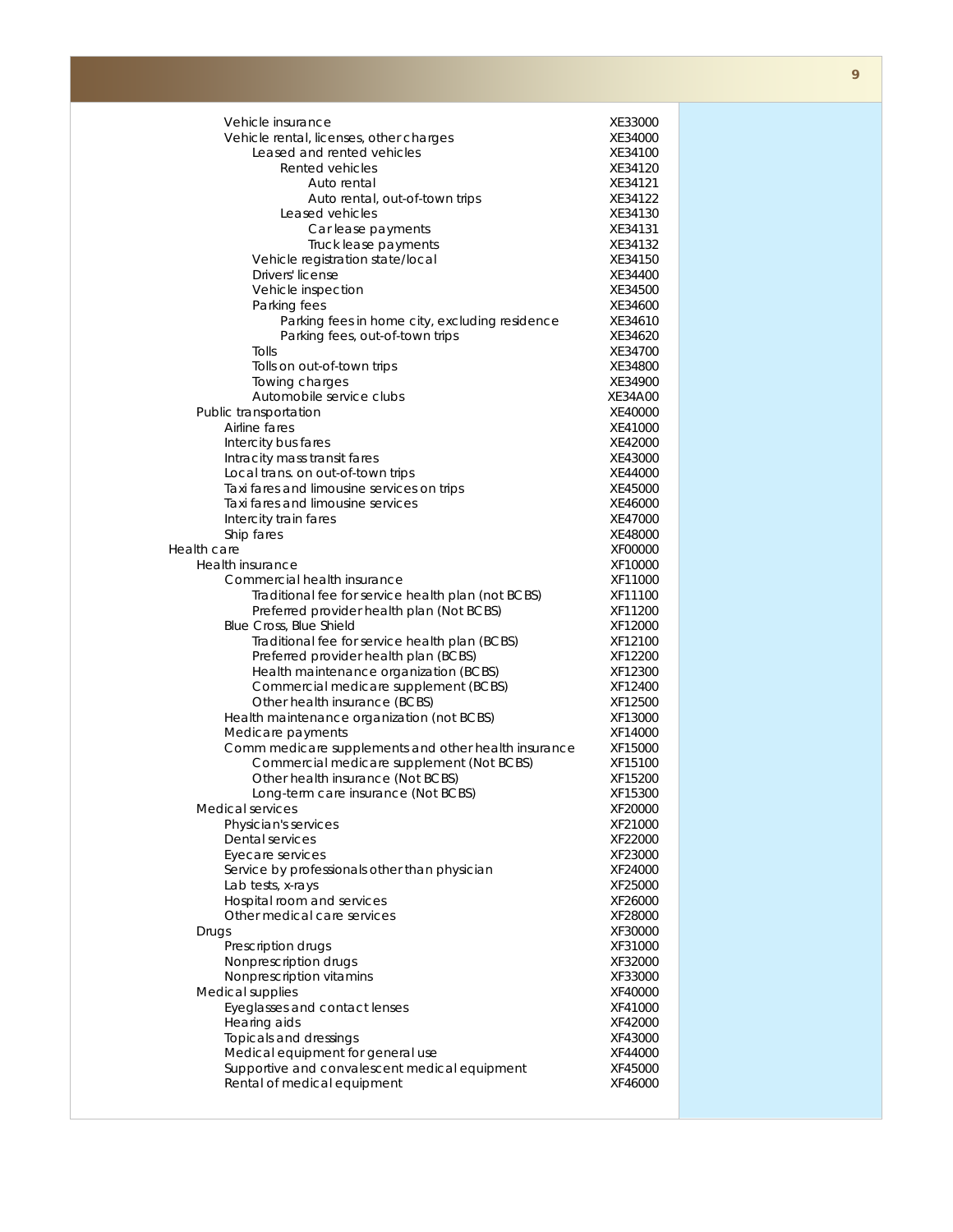| Rental of supportive, convalescent medical equipment   | XF47000 |
|--------------------------------------------------------|---------|
| Entertainment                                          | XG00000 |
| Fees and admissions                                    | XG10000 |
| Recreation expenses, out-of-town trips                 | XG11000 |
| Social, recreation, civic club membership              | XG12000 |
|                                                        |         |
| Fees for participant sports                            | XG13000 |
| Participant sports, out-of-town trips                  | XG14000 |
| Movie, theater, opera, ballet                          | XG15000 |
| Movie, other admissions, out-of-town trips             | XG16000 |
| Admission to sporting events                           | XG17000 |
| Admission to sports events, out-of-town trips          |         |
|                                                        | XG18000 |
| Fees for recreational lessons                          | XG19000 |
| Other entertainment services, out-of-town trips        | XG1A000 |
| Television, radios, sound equipment                    | XG20000 |
| <b>Televisions</b>                                     | XG21000 |
| Cable, satellite, community antenna service            | XG21100 |
|                                                        |         |
| Televisions                                            | XG21200 |
| VCR's and video disc players                           | XG21400 |
| Video cassettes, tapes, and discs                      | XG21500 |
| Video game hardware and software                       | XG21600 |
| Streaming/Downloaded Video                             | XG21650 |
|                                                        | XG21700 |
| Repair of TV, radio, and sound equipment               |         |
| Radios, sound equipment                                | XG22000 |
| Radios                                                 | XG22100 |
| Tape recorders and players                             | XG22200 |
| Digital audio players                                  | XG22250 |
| Sound components and component systems                 | XG22300 |
| Satellite radio service                                |         |
|                                                        | XG22350 |
| Streaming/Downloaded Audio                             | XG22400 |
| Records, CDs, and audio tapes                          | XG22500 |
| Musical instruments and accessories                    | XG22600 |
| Rental and repair of musical instruments               | XG22700 |
| Rental of video cassettes, tapes, films, and discs     | XG22800 |
|                                                        |         |
| Pets, toys and playground equipment                    | XG30000 |
| Pets                                                   | XG31000 |
| Pet food                                               | XG31100 |
| Pet purchase, supplies, medicine                       | XG31200 |
| Pet services                                           | XG31300 |
|                                                        |         |
| Vet services                                           | XG31400 |
| Toys, games, hobbies, and tricycles                    | XG32000 |
| Playground equipment                                   | XG33000 |
| Other entertainment supplies, equipment, and services  | XG40000 |
| Sports, recreation and exercise equipment              | XG41000 |
|                                                        |         |
| Athletic gear, game tables, and exercise equipment     | XG41100 |
| <b>Bicycles</b>                                        | XG41200 |
| Camping equipment                                      | XG41300 |
| Hunting and fishing equipment                          | XG41400 |
| Winter sports equipment                                | XG41500 |
| Water sports equipment                                 | XG41600 |
|                                                        |         |
| Other sports equipment                                 | XG41700 |
| Rental and repair of miscellaneous sports equipment    | XG41800 |
| Photographic equipment, supplies and services          | XG42000 |
| Film                                                   | XG42100 |
| Film processing                                        | XG42200 |
| Photographic equipment                                 | XG42300 |
|                                                        |         |
| Photographer fees                                      | XG42400 |
| Personal care products and services                    | XH00000 |
| Personal care products                                 | XH10000 |
| Hair care products                                     | XH11000 |
| Nonelectric articles for the hair                      | XH12000 |
|                                                        |         |
| Wigs and hairpieces                                    | XH13000 |
| Oral hygiene products, articles                        | XH14000 |
| Shaving needs                                          | XH15000 |
| Cosmetics, perfume, bath preparations                  | XH16000 |
| Deodorants, feminine hygiene, miscellaneous pers. care | XH17000 |
|                                                        |         |
|                                                        |         |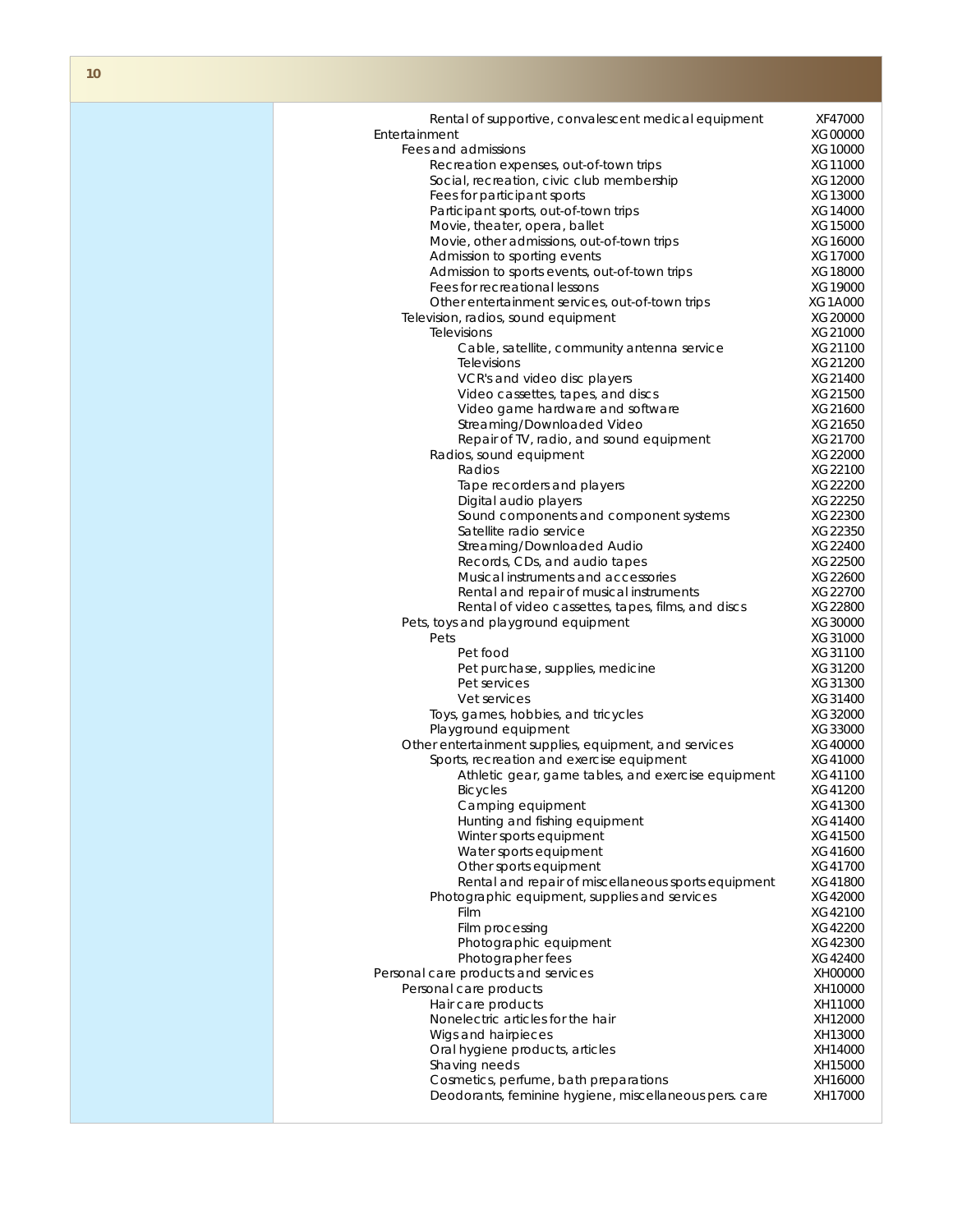| Electric personal care appliances                                                                                | XH18000            |
|------------------------------------------------------------------------------------------------------------------|--------------------|
| Personal care services                                                                                           | XH20000            |
| Personal care service                                                                                            | XH21000            |
| Reading                                                                                                          | XI00000            |
| Magazine/Newspaper subscriptions                                                                                 | XI10000            |
| Magazines/Newspapers, non-subscription<br>Books thru book clubs                                                  | XI20000<br>XI50000 |
| Books not thru book clubs                                                                                        | XI60000            |
| Education                                                                                                        | XJ00000            |
| College tuition                                                                                                  | XJ10000            |
| Elementary and high school tuition                                                                               | XJ20000            |
| Other schools tuition                                                                                            | XJ30000            |
| Other school expenses including rentals                                                                          | XJ40000            |
| School books, supplies, equipment for college                                                                    | XJ50000            |
| School books, supplies, equipment for elementary, high school                                                    | XJ60000            |
| School books, supplies, equipment for day care, nursery, other                                                   | XJ70000            |
| Tobacco products and smoking supplies                                                                            | XK00000            |
| Cigarettes                                                                                                       | XK10000            |
| Other tobacco products                                                                                           | XK20000<br>XK30000 |
| Smoking accessories<br><b>Miscellaneous</b>                                                                      | XL00000            |
| Lotteries and pari-mutuel losses                                                                                 | XL10000            |
| Online Entertainment and games                                                                                   | XL15000            |
| Legal fees                                                                                                       | XL20000            |
| Funeral expenses                                                                                                 | XL30000            |
| Safe deposit box rental                                                                                          | XL40000            |
| Checking accounts, other bank service charges                                                                    | XL50000            |
| Cemetery lots, vaults, maintenance fees                                                                          | XL60000            |
| Accounting fees                                                                                                  | XL70000<br>XL80000 |
| Miscellaneous personal services<br><b>Dating Services</b>                                                        | XL85000            |
| Finance charges excluding mortgage and vehicle                                                                   | XL90000            |
| Occupational expenses                                                                                            | XLA0000            |
| Expenses for other properties                                                                                    | XLB0000            |
| Credit card memberships                                                                                          | XLC0000            |
| Shopping club membership fees                                                                                    | XLD0000            |
| Cash contributions                                                                                               | XM00000            |
| Support for college students                                                                                     | XM10000            |
| Child support expenditures                                                                                       | XM20000            |
| Cash contributions to charities and other organizations<br>Cash contributions to church, religious organizations | XM40000<br>XM50000 |
| Cash contributions to educational institutions                                                                   | XM60000            |
| Cash contributions to political organizations                                                                    | XM70000            |
| Other cash gifts                                                                                                 | XM80000            |
| Personal insurance                                                                                               | XN00000            |
| Life, endowment, annuity, other personal insurance                                                               | XN10000            |
| Other nonhealth insurance                                                                                        | XN20000            |
|                                                                                                                  |                    |
| Persons Living in Group Quarters<br>Lunch at * see below                                                         |                    |
| Dinner at * see below                                                                                            | ZQA2111<br>ZQA2121 |
| Snacks and nonalcoholic beverages * see below                                                                    | ZQA2131            |
| * at fast food, take-out, delivery, concession stands,                                                           |                    |
| buffet and cafeteria (other than employer and                                                                    |                    |
| school cafeteria)                                                                                                |                    |
| Food on out-of-town trips                                                                                        | ZQA2200            |
| Cellular phone service                                                                                           | ZQC2620            |
| Phone cards                                                                                                      | ZQC2640            |
| Men's shirts                                                                                                     | ZQD11A0            |
| Men's pants and shorts<br>Women's shirts, tops, blouses                                                          | ZQD11B0<br>ZQD2150 |
| Women's pants and shorts                                                                                         | ZQD2170            |
| Men's footwear                                                                                                   | ZQD4100            |
| Women's footwear                                                                                                 | ZQD4300            |
|                                                                                                                  |                    |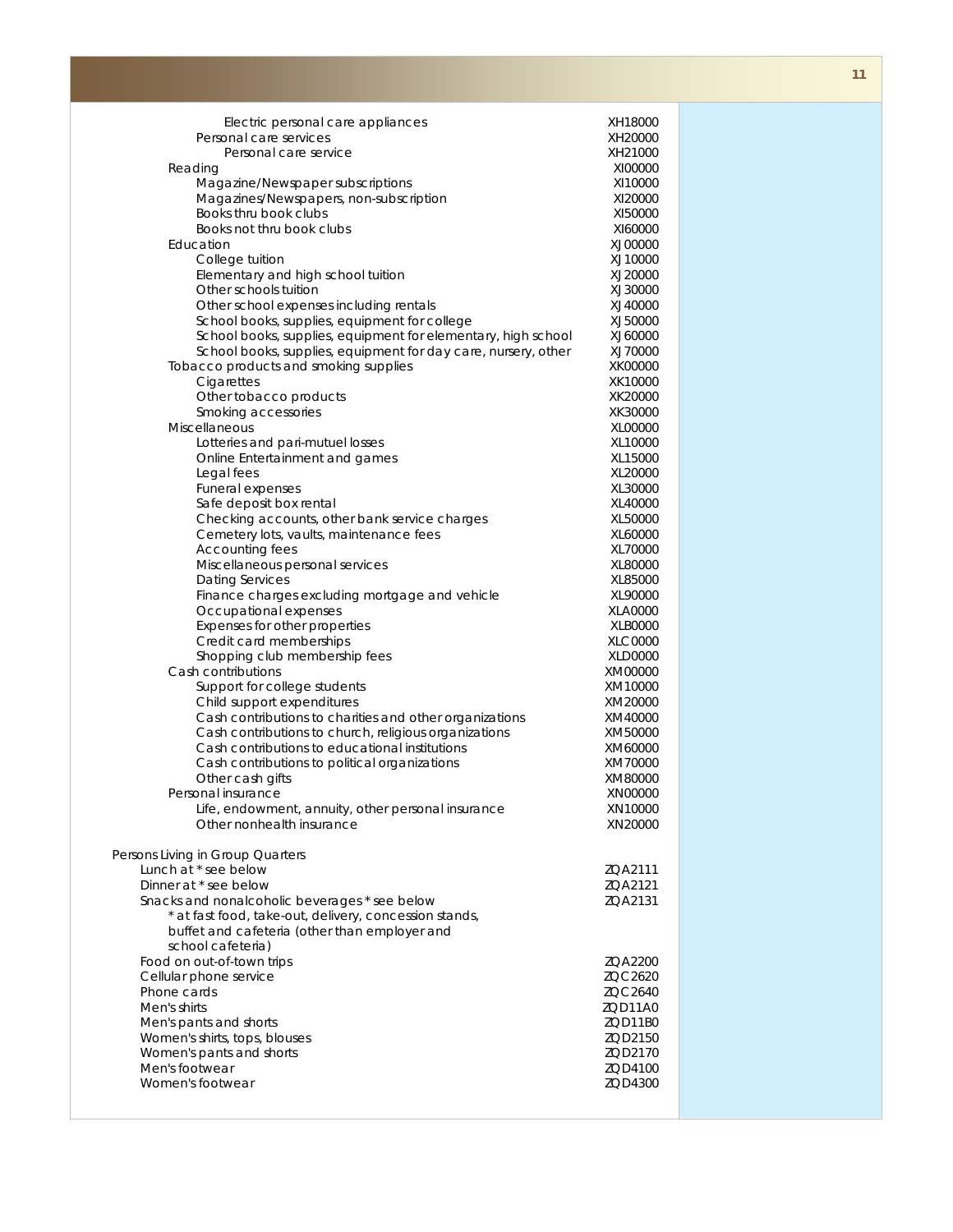| Movie, theater, opera, ballet                      | ZQG1500 |
|----------------------------------------------------|---------|
| VCR's and video disc players                       | ZQG2140 |
|                                                    |         |
| Record, tape, CD and video mail order clubs        | ZQG2240 |
| Rental of video cassettes, tapes, films, and discs | ZQG2280 |
| Magazines, non-subscription                        | ZQI4000 |
| Books not thru book clubs                          | ZQI6000 |
|                                                    |         |
| Food/Goods/Beverages at Grocery Stores             | ZQP1100 |
|                                                    |         |
| Average Price Potentials                           |         |
| Persons Living in Households                       |         |
| Average Price Potential                            |         |
|                                                    |         |
| Food                                               | YA00000 |
| Food at home                                       | YA10000 |
| Cereals and bakery products                        | YA11000 |
| Cereals and cereal products                        | YA11100 |
| <b>Bakery products</b>                             | YA11200 |
|                                                    |         |
| Bread                                              | YA11210 |
| Cookies and crackers                               | YA11220 |
| Other bakery products                              | YA11240 |
| Meats, poultry, fish, and eggs                     | YA12000 |
| <b>Beef</b>                                        | YA12100 |
|                                                    |         |
| Roast                                              | YA12120 |
| Steak                                              | YA12130 |
| Pork                                               | YA12200 |
| Ham                                                | YA12230 |
| Other meats                                        | YA12300 |
|                                                    |         |
| Lunch meats (cold cuts)                            | YA12320 |
| Lamb, organ meats and others                       | YA12330 |
| Poultry                                            | YA12400 |
| Fresh and frozen chickens                          | YA12410 |
| Fish and seafood                                   | YA12500 |
|                                                    |         |
| Dairy products                                     | YA17000 |
| Fresh milk and cream                               | YA17100 |
| Other dairy products                               | YA17200 |
| Fruits and vegetables                              | YA18000 |
| Fresh fruits                                       | YA18100 |
| Fresh vegetables                                   | YA18200 |
| Processed fruits                                   | YA18300 |
|                                                    |         |
| Frozen fruits and fruit juices                     | YA18310 |
| Processed vegetables                               | YA18400 |
| Canned and dried vegetables and juices             | YA18420 |
| Other food at home                                 | YA19000 |
| Sugar and other sweets                             | YA19100 |
| Fats and oils                                      | YA19200 |
|                                                    |         |
| Miscellaneous foods                                | YA19300 |
| Frozen prepared foods                              | YA19310 |
| Potato chips, nuts, and other snacks               | YA19330 |
| Condiments and seasonings                          | YA19340 |
| Other canned and packaged prepared foods           | YA19350 |
| Nonalcoholic beverages                             | YA19400 |
|                                                    |         |
| Coffee                                             | YA19430 |
| Food away from home                                | YA20000 |
| Meals at restaurants (except on trips)             | YA21000 |
| Lunch                                              | YA21100 |
| Dinner                                             | YA21200 |
|                                                    |         |
| Snacks and nonalcoholic beverages                  | YA21300 |
| Breakfast and brunch                               | YA21400 |
| Alcoholic beverages                                | YB00000 |
| At home                                            | YB10000 |
| Away from home(except on trips)                    | YB20000 |
| Beer and ale                                       | YB21000 |
|                                                    |         |
| Wine                                               | YB22000 |
| Other alcoholic beverages                          | YB23000 |
| Housing                                            | YC00000 |
|                                                    |         |
|                                                    |         |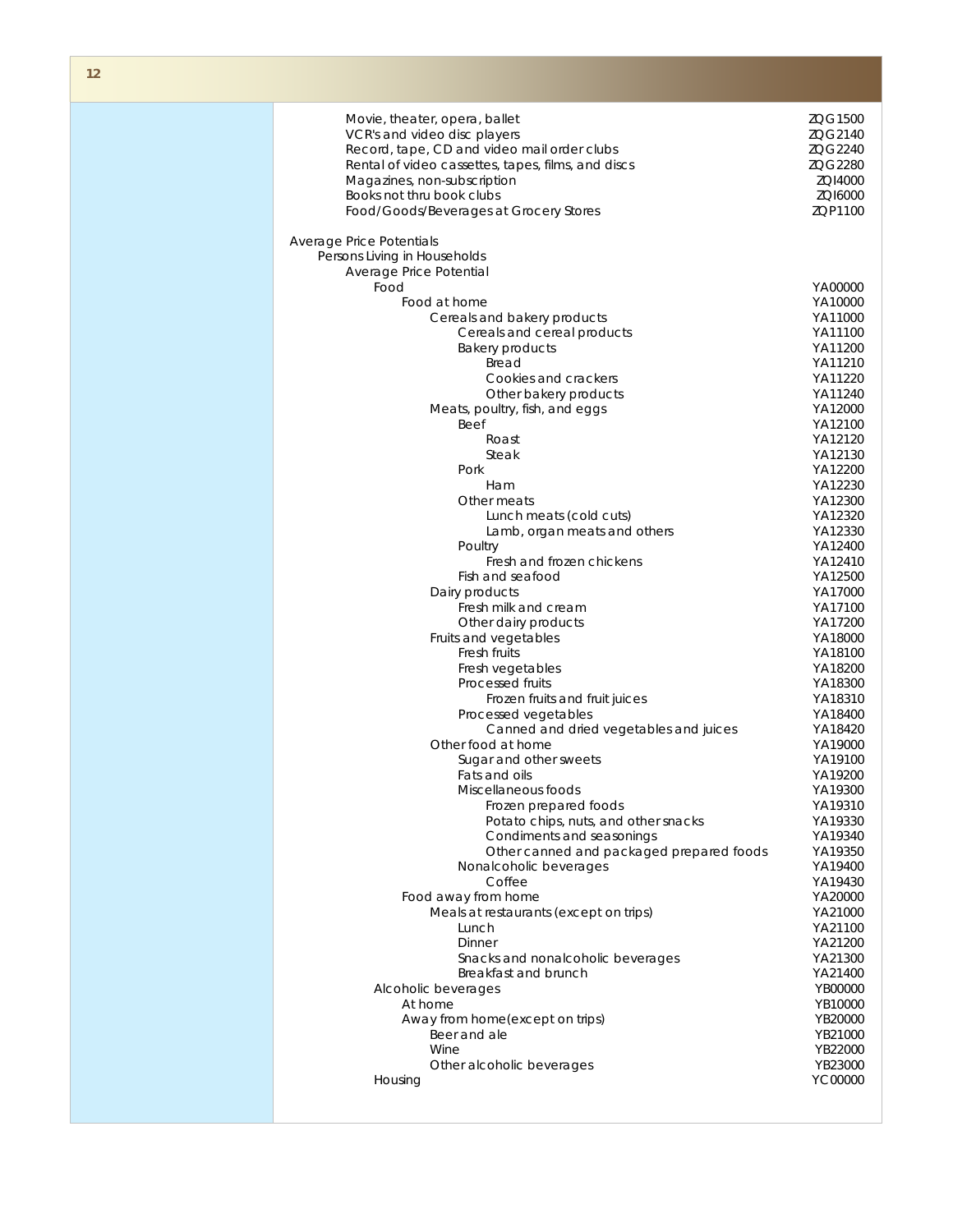| Shelter                                                  | YC10000            |
|----------------------------------------------------------|--------------------|
| Owned dwellings                                          | YC11000            |
| Maintenance, repairs, insurance, other expenses          | YC11300            |
| Maintenance and repair services                          | YC11330            |
| Maintenance and repair commodities                       | YC11340            |
| Materials for housing exteriors                          | YC11348            |
| Property management and security                         | YC11350            |
| Utilities, fuels, and public services                    | YC20000            |
| Natural gas                                              | YC21000            |
| Electricity                                              | YC22000            |
| Fuel oil and other fuels                                 | YC23000            |
| Fuel oil                                                 | YC23100            |
| Bottled gas                                              | YC24100            |
| Wood and other fuels                                     | YC25100            |
| Telephone services<br>Water and other public services    | YC26000<br>YC27000 |
| Water and sewerage maintenance                           | YC27100            |
| Trash and garbage collection                             | YC27200            |
| Septic tank cleaning                                     | YC27300            |
| Household operations                                     | YC30000            |
| Personal services                                        | YC31000            |
| Other household expenses                                 | YC32000            |
| Housekeeping supplies                                    | YC40000            |
| Laundry and cleaning supplies                            | YC41000            |
| Other household products                                 | YC42000            |
| Postage and stationery                                   | YC43000            |
| Household furnishings and equipment                      | YC50000            |
| Household textiles                                       | YC51000            |
| Furniture                                                | YC52000            |
| Floor coverings                                          | YC53000            |
| Major appliances                                         | YC54000            |
| Small appliances, miscellaneous housewares<br>Housewares | YC55000<br>YC55100 |
| Small appliances                                         | YC55200            |
| Miscellaneous household equipment                        | YC56000            |
| Apparel and services                                     | YD00000            |
| Men and boys                                             | YD10000            |
| Men, 16 and over                                         | YD11000            |
| Boys, 2 to 15                                            | YD12000            |
| Women and girls                                          | YD20000            |
| Women, 16 and over                                       | YD21000            |
| Girls, 2 to 15                                           | YD22000            |
| Children under 2                                         | YD30000            |
| Footwear                                                 | YD40000            |
| Other apparel products and services                      | YD50000            |
| Transportation<br>Vehicle purchases (net outlay)         | YE00000<br>YE10000 |
| Cars and trucks, new                                     | YE11000            |
| Cars and trucks, used                                    | YE12000            |
| Gasoline and motor oil                                   | YE20000            |
| Other vehicle expenses                                   | YE30000            |
| Vehicle finance charges                                  | YE31000            |
| Vehicle maintenance and repairs                          | YE32000            |
| Vehicle rental, licenses, other charges                  | YE34000            |
| Leased and rented vehicles                               | YE34100            |
| Rented vehicles                                          | YE34120            |
| Leased vehicles                                          | YE34130            |
| Parking fees                                             | YE34600            |
| Public transportation                                    | YE40000            |
| Health care<br>Health insurance                          | YF00000<br>YF10000 |
| Commercial health insurance                              | YF11000            |
| Blue Cross, Blue Shield                                  | YF12000            |
| Comm medicare supplements and other health insurance     | YF15000            |
|                                                          |                    |